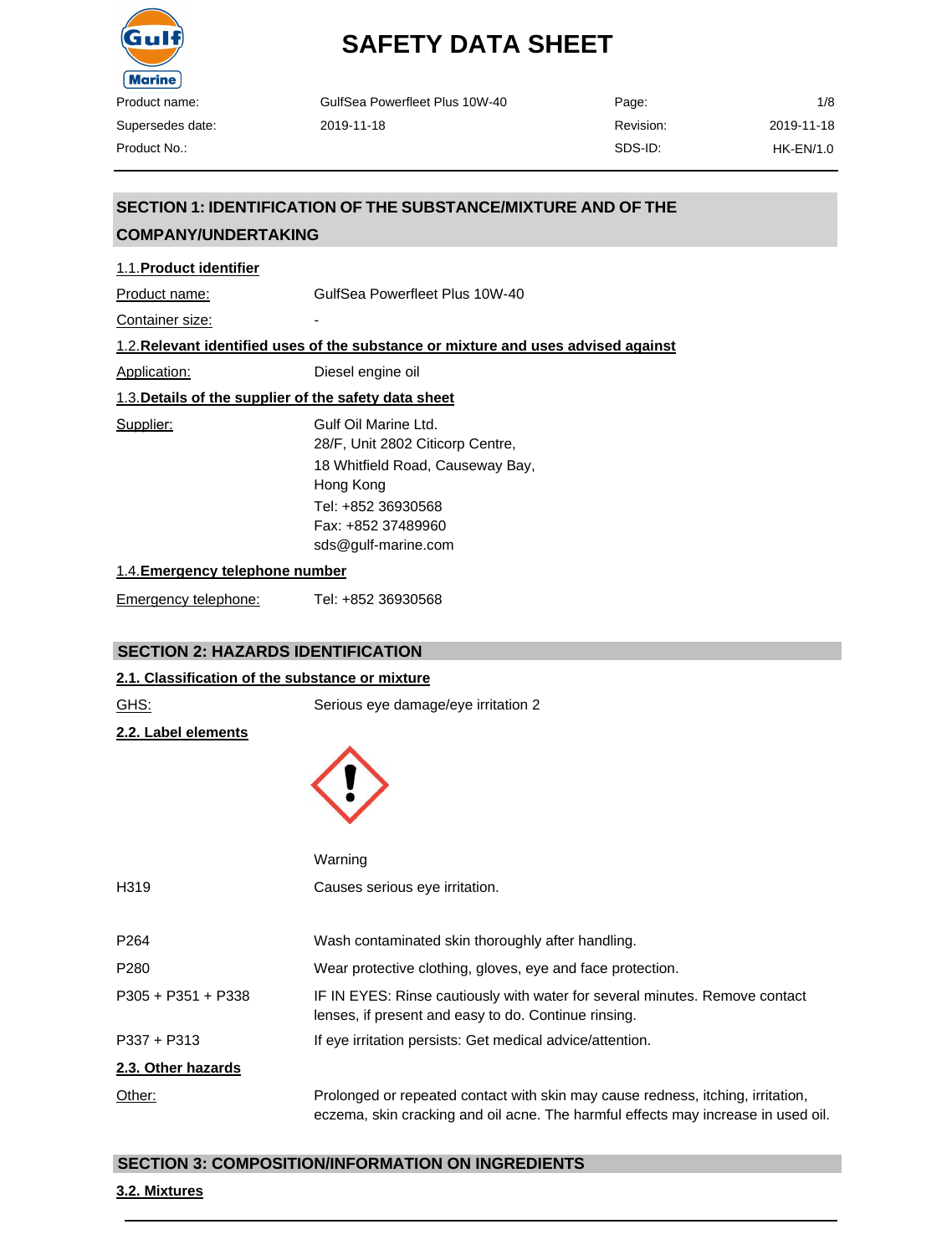

| Product name:    | GulfSea Powerfleet Plus 10W-40 | Page:     | 2/8         |
|------------------|--------------------------------|-----------|-------------|
| Supersedes date: | 2019-11-18                     | Revision: | 2019-11-18  |
| Product No.:-    |                                | SDS-ID:   | $HK-EN/1.0$ |
|                  |                                |           |             |

Mineral oil and additives. DMSO-content < 3% Only classified substances above threshold limits are shown.

GHS:

| $\frac{9}{6}$ : | CAS-No.:   | EC No.:   | REACH Reg.<br>No: | Chemical name:               | Hazard classification:                                           | Notes: |
|-----------------|------------|-----------|-------------------|------------------------------|------------------------------------------------------------------|--------|
| $1 - 3$         | 68649-42-3 | 272-028-3 | $\blacksquare$    | Zinc dialkyl dithiophosphate | Skin Irrit. 2:H315<br>Eye Dam. 1; H318<br>Aquatic Chronic 2;H411 |        |

Reference: The full text for all hazard statements is displayed in section 16.

# **SECTION 4: FIRST AID MEASURES**

| 4.1. Description of first aid measures |                                                                                                                                                                                                             |  |  |
|----------------------------------------|-------------------------------------------------------------------------------------------------------------------------------------------------------------------------------------------------------------|--|--|
| Inhalation:                            | Move into fresh air and keep at rest. In case of persistent throat irritation<br>or coughing: Seek medical attention and bring these instructions.                                                          |  |  |
| Skin contact:                          | Remove contaminated clothing. Rinse skin immediately. Thoroughly rub with<br>liquid soap and wash with lukewarm water. Get medical attention if any<br>discomfort continues.                                |  |  |
| Eye contact:                           | Immediately flush with plenty of water for at least 15 minutes. Remove any<br>contact lenses and open eyelids widely. If irritation persists: Seek medical<br>attention and bring along these instructions. |  |  |
| Ingestion:                             | DO NOT induce vomiting. Get medical attention immediately.                                                                                                                                                  |  |  |
|                                        | 4.2. Most important symptoms and effects, both acute and delayed                                                                                                                                            |  |  |
| Symptoms/effects:                      | See section 11 for more detailed information on health effects and symptoms.                                                                                                                                |  |  |
|                                        | 4.3. Indication of any immediate medical attention and special treatment needed                                                                                                                             |  |  |
|                                        |                                                                                                                                                                                                             |  |  |

Medical attention/treatments: If there is any suspicion of aspiration into the lungs either directly or as a result of vomiting, obtain medical advice.

### **SECTION 5: FIREFIGHTING MEASURES**

### 5.1.**Extinguishing media**

| Extinguishing media:                       | Extinguish with foam, carbon dioxide, dry powder or water fog. Cool<br>containers exposed to heat with water spray and remove container, if no risk<br>is involved. |  |
|--------------------------------------------|---------------------------------------------------------------------------------------------------------------------------------------------------------------------|--|
|                                            | Do not use water jet as an extinguisher, as this will spread the fire.                                                                                              |  |
|                                            | 5.2. Special hazards arising from the substance or mixture                                                                                                          |  |
| Specific hazards:                          | When heated and in case of fire, harmful vapours/gases may be formed. Fire in<br>closed areas should only be extinguished by trained personnel.                     |  |
| 5.3. Advice for firefighters               |                                                                                                                                                                     |  |
| Protective equipment for<br>fire-fighters: | Wear suitable respiratory protective equipment.                                                                                                                     |  |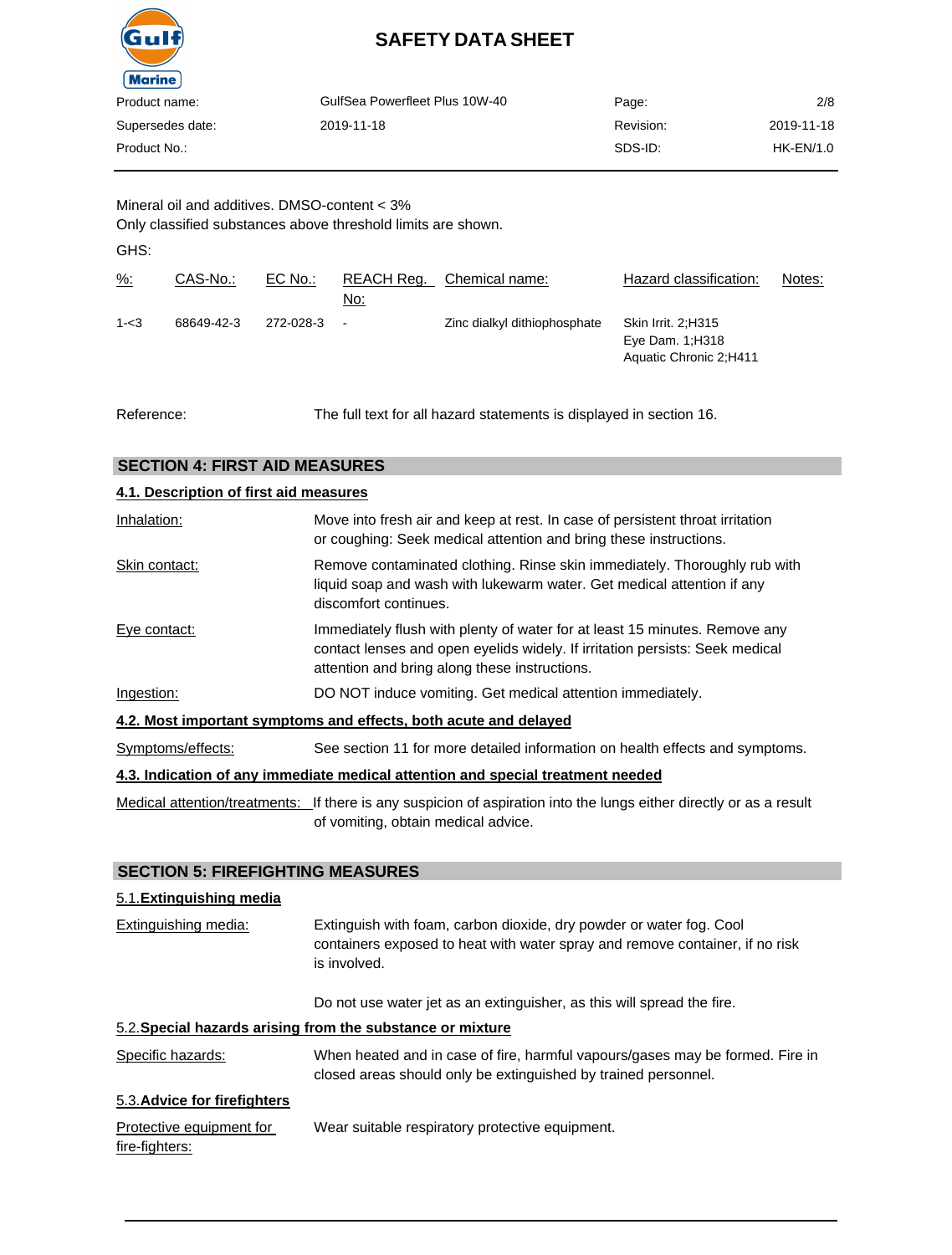

| Product name:    | GulfSea Powerfleet Plus 10W-40 | Page:     | 3/8         |
|------------------|--------------------------------|-----------|-------------|
| Supersedes date: | 2019-11-18                     | Revision: | 2019-11-18  |
| Product No.:-    |                                | SDS-ID:   | $HK-EN/1.0$ |

# **SECTION 6: ACCIDENTAL RELEASE MEASURES**

### **6.1. Personal precautions, protective equipment and emergency procedures**

| Personal precautions:                                     | Mark the spillage. Avoid inhalation of oil mist and contact with skin and eyes.<br>Keep public away from danger area. In case of spills, beware of slippery<br>floors and surfaces. |  |  |
|-----------------------------------------------------------|-------------------------------------------------------------------------------------------------------------------------------------------------------------------------------------|--|--|
| Protective equipment:                                     | Wear necessary protective equipment.                                                                                                                                                |  |  |
| 6.2. Environmental precautions                            |                                                                                                                                                                                     |  |  |
| Environmental<br>precautions:                             | Avoid discharge into drains. Contact local authorities in case of spillage to<br>drain/aquatic environment.                                                                         |  |  |
| 6.3. Methods and material for containment and cleaning up |                                                                                                                                                                                     |  |  |
| Methods for cleaning up:                                  | Dam and absorb spillages with sand, earth or other non-combustible material.                                                                                                        |  |  |

#### **6.4. Reference to other sections**

Reference: For personal protection, see section 8. For waste disposal, see section 13.

### **SECTION 7: HANDLING AND STORAGE**

#### **7.1. Precautions for safe handling**

| Safe handling advice:  | Observe good chemical hygiene practices. Avoid inhalation of oil mist and<br>contact with skin and eyes. Avoid prolonged and repeated contact with oil,<br>particularly used oil. Wash hands before breaks and before smoking, eating or<br>drinking. |
|------------------------|-------------------------------------------------------------------------------------------------------------------------------------------------------------------------------------------------------------------------------------------------------|
| Technical measures:    | Use work methods which minimise oil mist production. Do not smoke or use<br>open fire or other sources of ignition.                                                                                                                                   |
| Technical precautions: | When working with heated oil, mechanical ventilation may be required.                                                                                                                                                                                 |
|                        | 7.2. Conditions for safe storage, including any incompatibilities                                                                                                                                                                                     |
| storage:               | Technical measures for safe Store in tightly closed original container in a well-ventilated place.                                                                                                                                                    |
| Storage conditions:    | Keep at a temperature not exceeding: 45°C.                                                                                                                                                                                                            |

### **7.3. Specific end use(s)**

Specific use(s): Lubricant.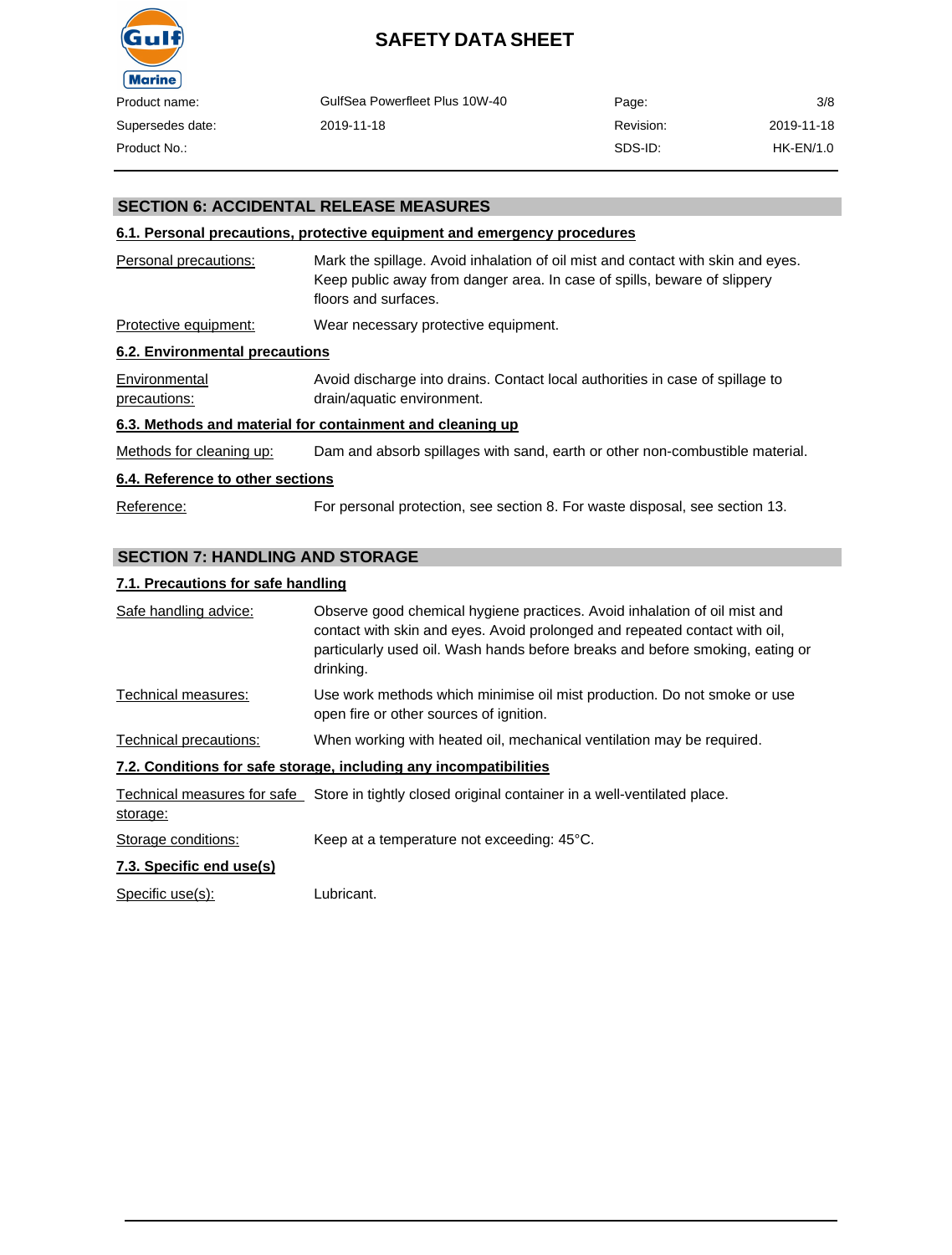

| GulfSea Powerfleet Plus 10W-40 | Page:     | 4/8         |
|--------------------------------|-----------|-------------|
| 2019-11-18                     | Revision: | 2019-11-18  |
|                                | SDS-ID:   | $HK-EN/1.0$ |

## **SECTION 8: EXPOSURE CONTROLS/PERSONAL PROTECTION**

# 8.1.**Control parameters**

Occupational exposure limits:

| CAS-No.:       | Chemical name:     | <u>As:</u>     | Exposure limits:   | Type:               | Notes:         | References: |
|----------------|--------------------|----------------|--------------------|---------------------|----------------|-------------|
| $\blacksquare$ | Oil mist, -mineral | $\blacksquare$ | $5 \text{ mg/m}$ 3 | PEL (Long<br>Term)  | $\blacksquare$ |             |
|                |                    | $\blacksquare$ | $10 \text{ mg/m}$  | PEL (Short<br>Term) | $\blacksquare$ |             |

### 8.2.**Exposure controls**

| Engineering measures:  | Provide adequate ventilation. Observe Occupational Exposure Limits and<br>minimize the risk of inhalation of vapours and oil mist.                                                                                                                                                                                                                            |
|------------------------|---------------------------------------------------------------------------------------------------------------------------------------------------------------------------------------------------------------------------------------------------------------------------------------------------------------------------------------------------------------|
| Respiratory equipment: | In case of inadequate ventilation or risk of inhalation of oil mist, suitable<br>respiratory equipment with combination filter (type A2/P3) can be used.                                                                                                                                                                                                      |
| Hand protection:       | Gloves (synthetic rubber, neoprene)                                                                                                                                                                                                                                                                                                                           |
| Eye protection:        | Wear approved, tight fitting safety glasses where splashing is probable.                                                                                                                                                                                                                                                                                      |
| Skin protection:       | Wear appropriate clothing to prevent repeated or prolonged skin contact.                                                                                                                                                                                                                                                                                      |
| Hygiene measures:      | Wash hands after handling. Observe good chemical hygiene practices. Wash<br>contaminated clothing before reuse. When using do not eat, drink or smoke.<br>Always remove oil with soap and water or skin cleaning agent, never use<br>organic solvents. Do not use oil-contaminated clothing or shoes, and do not<br>put rags moistened with oil into pockets. |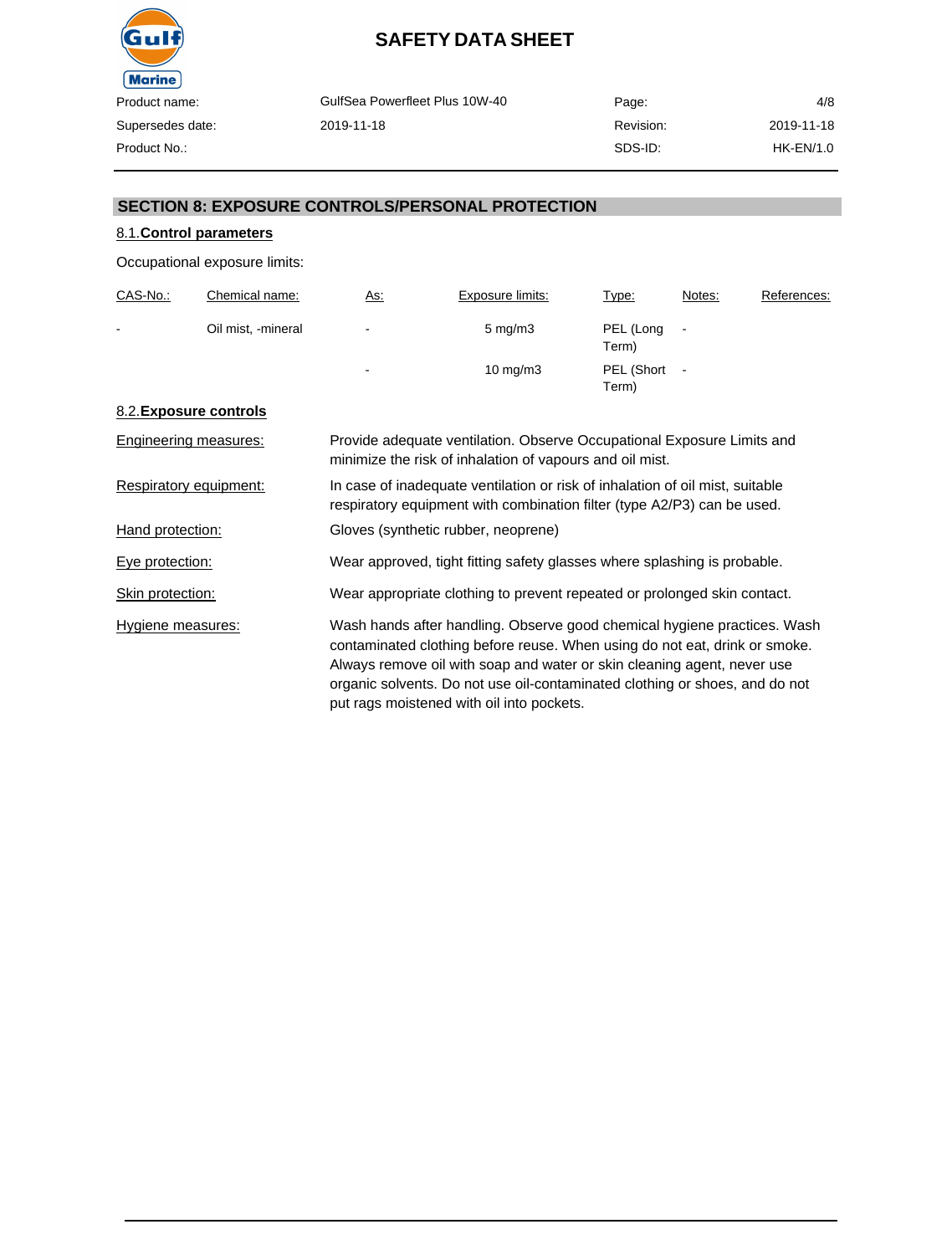

GulfSea Powerfleet Plus 10W-40 2019-11-18

Page: Revision: SDS-ID: 5/8 2019-11-18 HK-EN/1.0

### **SECTION 9: PHYSICAL AND CHEMICAL PROPERTIES**

### **9.1. Information on basic physical and chemical properties**

| Appearance:                                        | Viscous liquid.                  |
|----------------------------------------------------|----------------------------------|
| Colour:                                            | Brown.                           |
| Odour:                                             | Mild.                            |
| Odour threshold:                                   | Not available.                   |
| <u>pH:</u>                                         | Not applicable.                  |
| Melting point / freezing point:                    | Not available.                   |
| Boiling point:                                     | Not available.                   |
| Flash point:                                       | 228°C<br>ASTM D 92               |
| Evaporation rate:                                  | Not available.                   |
| Flammability (solid, gas):                         | Not applicable.                  |
| <b>Explosion limits:</b>                           | Not available.                   |
| Vapour pressure:                                   | Not available.                   |
| Vapour density:                                    | Not available.                   |
| Relative density:                                  | 0.887                            |
| Solubility:                                        | Soluble in: Organic solvents.    |
| <b>Partition coefficient</b><br>(n-octanol/water): | Not available.                   |
| Auto-ignition<br>temperature (°C):                 | Not available.                   |
| Decomposition<br>temperature (°C):                 | Not available.                   |
| Viscosity:                                         | 14.4 mm <sup>2</sup> /s (100 °C) |
| <b>Explosive properties:</b>                       | Not available.                   |
| Oxidising properties:                              | Not available.                   |
| 9.2. Other information                             |                                  |
| Other data:                                        | Pour point (°C): -39             |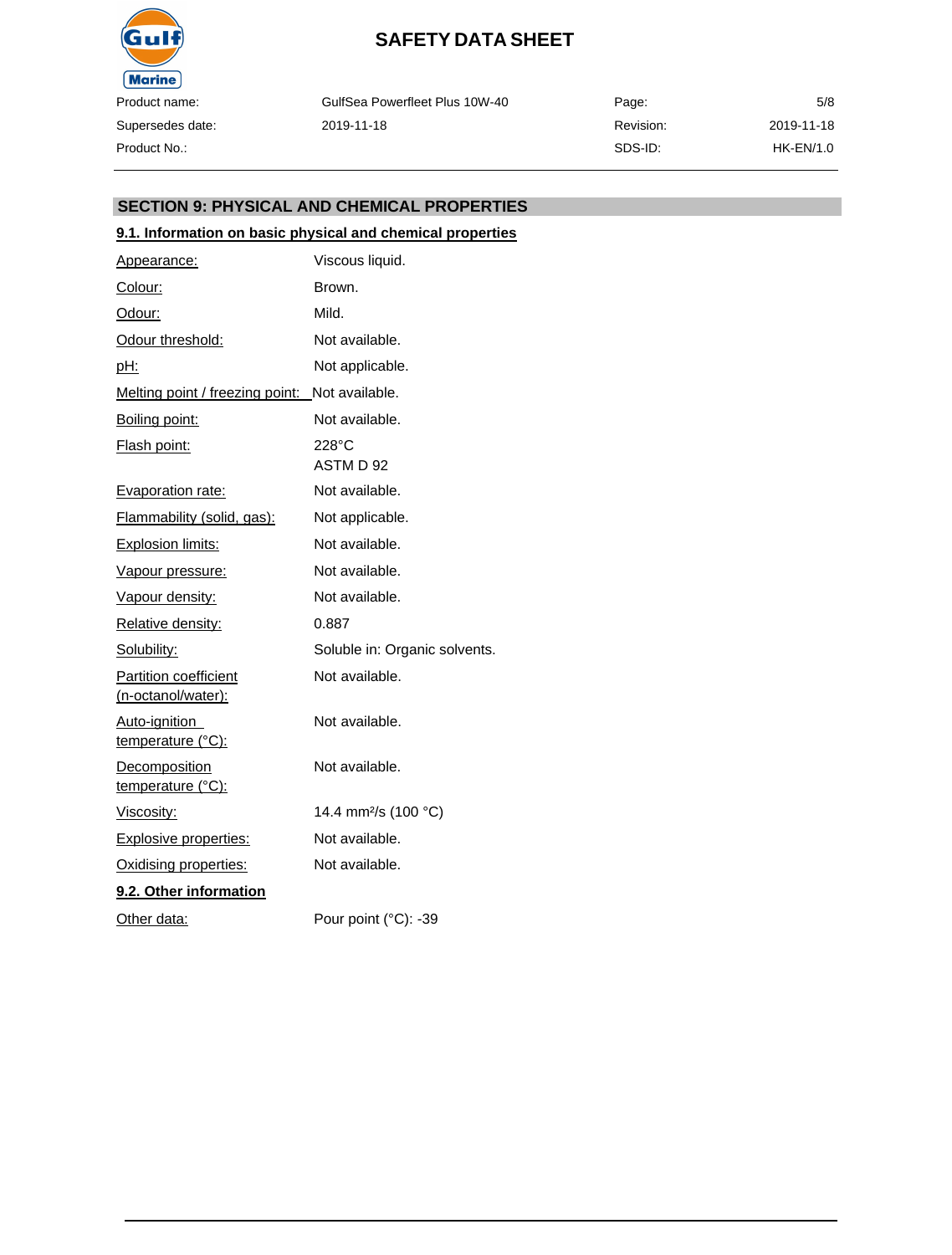

| GulfSea Powerfleet Plus 10W-40 | Page:     | 6/8         |
|--------------------------------|-----------|-------------|
| 2019-11-18                     | Revision: | 2019-11-18  |
|                                | SDS-ID:   | $HK-EN/1.0$ |

### **SECTION 10: STABILITY AND REACTIVITY**

### **10.1. Reactivity**

Reactivity: Not reactive.

**10.2. Chemical stability**

Stability: Stable under normal temperature conditions.

#### **10.3. Possibility of hazardous reactions**

Hazardous reactions: None known.

### **10.4. Conditions to avoid**

Conditions/materials to avoid: Heat, sparks, flames. Extremely high or low temperatures.

#### **10.5. Incompatible materials**

Incompatible materials: Strong oxidizing substances.

### **10.6. Hazardous decomposition products**

Hazardous decomposition products: None under normal conditions. Hazardous polymerisation will not occur.

#### **SECTION 11: TOXICOLOGICAL INFORMATION**

### **11.1. Information on toxicological effects**

| <b>Acute Toxicity (Oral):</b>                                 | Based on available data, the classification criteria are not met.                                                                                         |
|---------------------------------------------------------------|-----------------------------------------------------------------------------------------------------------------------------------------------------------|
| <b>Acute Toxicity (Dermal):</b>                               | Based on available data, the classification criteria are not met.                                                                                         |
| <b>Acute Toxicity (Inhalation):</b>                           | Based on available data, the classification criteria are not met.                                                                                         |
| <b>Skin Corrosion/Irritation:</b>                             | Based on available data, the classification criteria are not met.                                                                                         |
| Serious eye damage/irritation: Causes serious eye irritation. |                                                                                                                                                           |
| Respiratory or skin<br>sensitisation:                         | Based on available data, the classification criteria are not met.                                                                                         |
| Germ cell mutagenicity:                                       | Based on available data, the classification criteria are not met.                                                                                         |
| Carcinogenicity:                                              | Based on available data, the classification criteria are not met.                                                                                         |
| Reproductive Toxicity:                                        | Based on available data, the classification criteria are not met.                                                                                         |
| STOT - Single exposure:                                       | Based on available data, the classification criteria are not met.                                                                                         |
| STOT - Repeated exposure:                                     | Based on available data, the classification criteria are not met.                                                                                         |
| <b>Aspiration hazard:</b>                                     | Based on available data, the classification criteria are not met.                                                                                         |
| Inhalation:                                                   | Inhalation of oil mist or vapours formed during heating of the product may irritate<br>the respiratory system and provoke throat irritation and coughing. |
| Skin contact:                                                 | Prolonged or repeated contact with used oil may cause serious skin diseases,<br>such as dermatitis.                                                       |
| Eye contact:                                                  | May cause temporary eye irritation.                                                                                                                       |
| Ingestion:                                                    | Low order of acute toxicity, but aspiration following ingestion and vomiting may<br>cause severe and potentially fatal chemical pneumonitis.              |
| Specific effects:                                             | Used oil may contain harmful contaminants.                                                                                                                |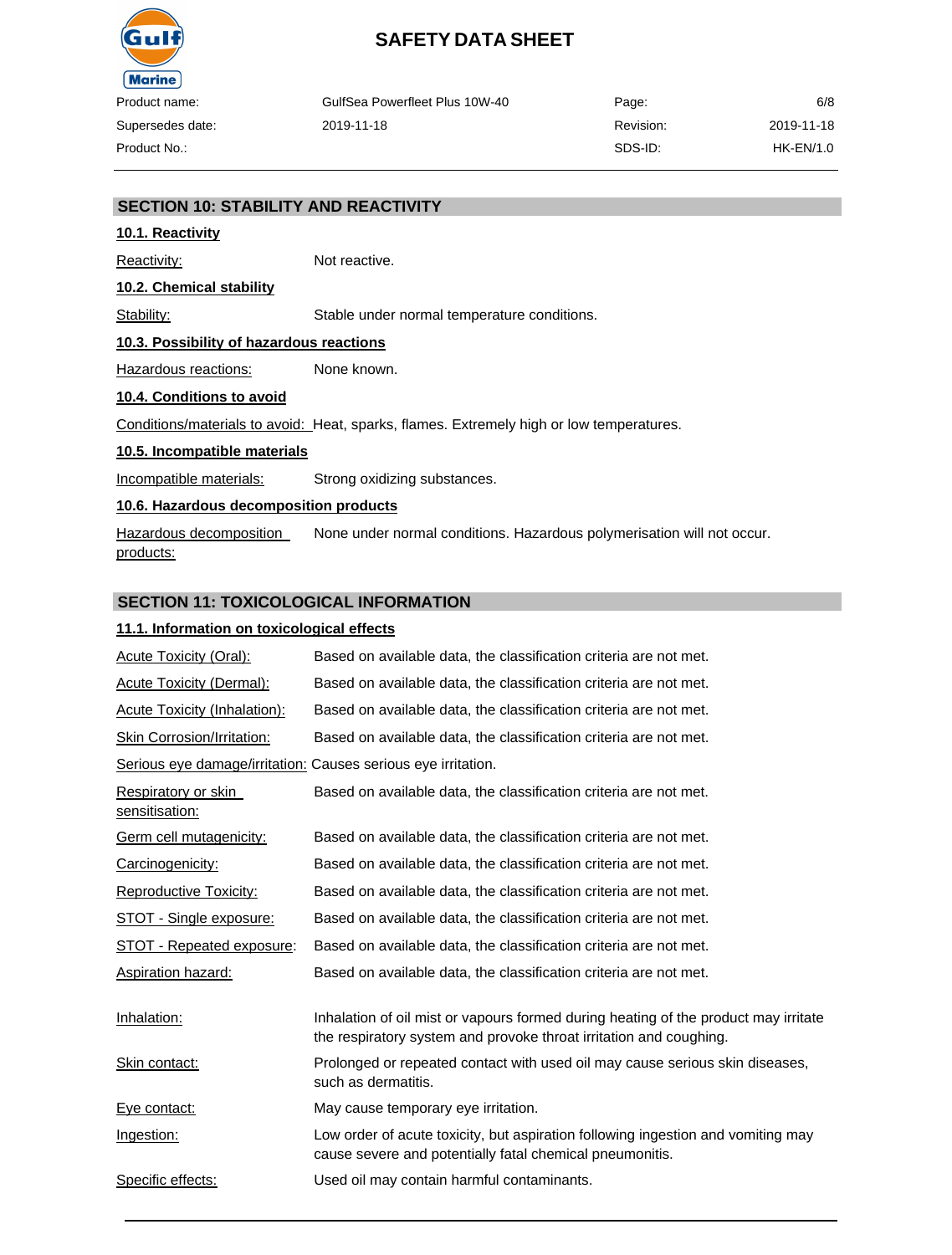

| oduct name:     | GulfSea Powerfleet Plus 10W-40 | Page:     | 7/8        |
|-----------------|--------------------------------|-----------|------------|
| ipersedes date: | 2019-11-18                     | Revision: | 2019-11-18 |
| oduct No.:      |                                | SDS-ID:   | HK-EN/1.0  |

### **SECTION 12: ECOLOGICAL INFORMATION**

### **12.1. Toxicity**

Ecotoxicity: Not classified as dangerous to the environment. **12.2. Persistence and degradability** Degradability: Potentially degradable, but will persist in the environment for long periods. **12.3. Bioaccumulative potential**

Bioaccumulative potential: No data available on bioaccumulation.

### **12.4. Mobility in soil**

Mobility: Spillages may penetrate the soil causing ground water contamination.

#### **12.5. Results of PBT and vPvB assessment**

PBT/vPvB: Not known.

### **12.6. Other adverse effects**

Other adverse effects: Not known.

### **SECTION 13: DISPOSAL CONSIDERATIONS**

### **13.1. Waste treatment methods**

Dispose of waste and residues in accordance with local authority requirements.

Contaminated packaging: Disposal through approved facilities is recommended.

# **SECTION 14: TRANSPORT INFORMATION**

The product is not covered by international regulation on the transport of dangerous goods (IMDG, IATA).

| 14.1. UN number                                |                                                                                |
|------------------------------------------------|--------------------------------------------------------------------------------|
| UN-No:                                         |                                                                                |
| 14.2. UN proper shipping name                  |                                                                                |
| <b>Proper Shipping Name:</b>                   |                                                                                |
| 14.3. Transport hazard class(es)               |                                                                                |
| Class:                                         |                                                                                |
| 14.4. Packing group                            |                                                                                |
| <u>PG:</u>                                     |                                                                                |
| 14.5. Environmental hazards                    |                                                                                |
| Marine pollutant:                              |                                                                                |
| <b>Environmentally Hazardous</b><br>Substance: |                                                                                |
| 14.6. Special precautions for user             |                                                                                |
| <b>Special precautions:</b>                    |                                                                                |
|                                                | 14.7. Transport in bulk according to Annex II of MARPOL 73/78 and the IBC Code |
| Transport in bulk:                             |                                                                                |